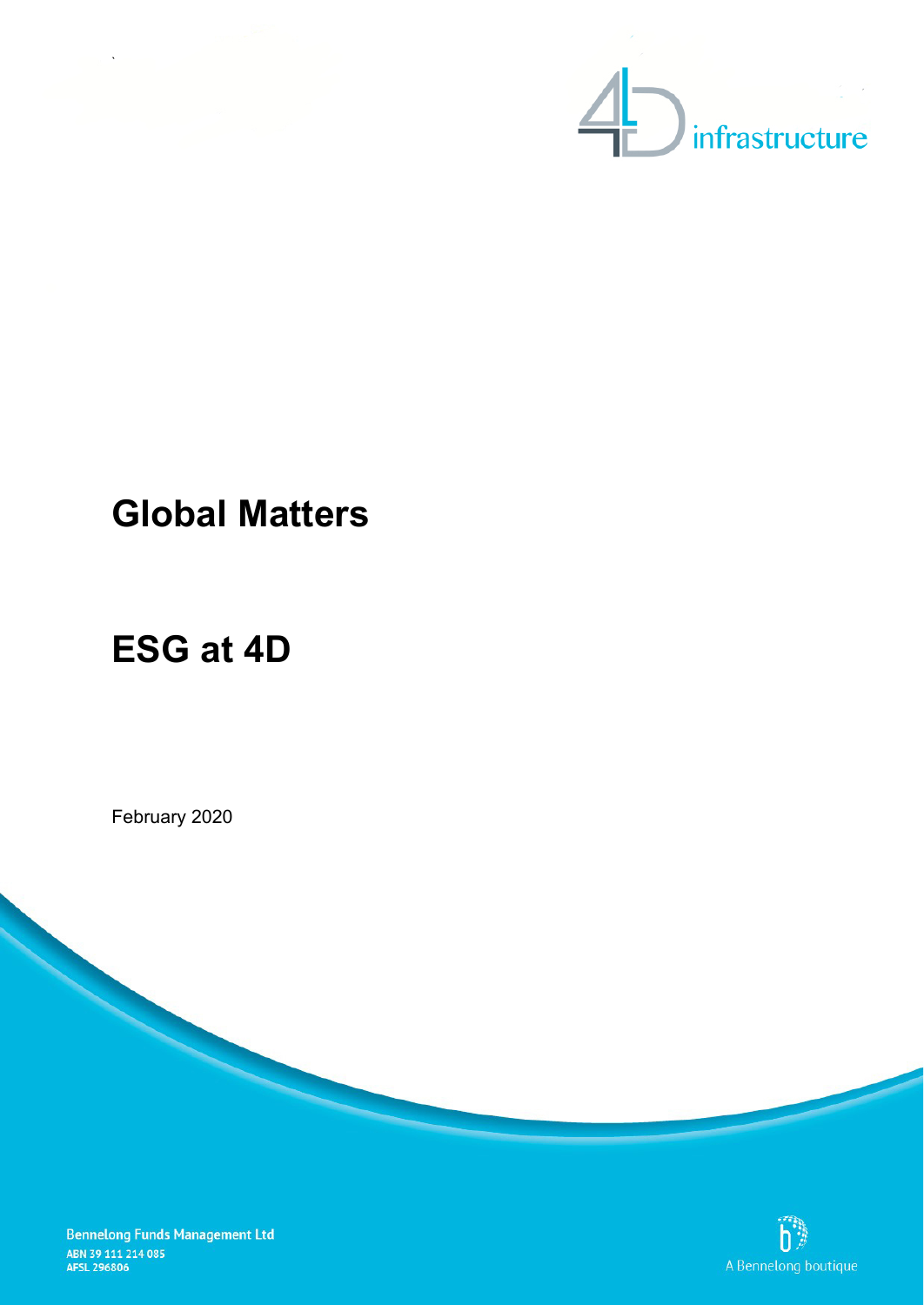## **Contents**

|     | $\bullet$ |  |
|-----|-----------|--|
|     | $\bullet$ |  |
|     | $\bullet$ |  |
| (2) |           |  |
| (3) |           |  |
|     | $\bullet$ |  |
|     | $\bullet$ |  |
|     | $\bullet$ |  |
|     |           |  |
|     |           |  |
|     |           |  |

## <span id="page-1-0"></span>**Introduction**

**Sustainability and associated ESG issues are becoming increasingly important in global investment analysis.**

**At 4D Infrastructure, ESG assessments have always and will continue to play a key role in our investment process. We have a unique integrated process for investment, whereby country risk analysis is combined with individual stock analysis in a single analytical cycle. Put simply, a stock cannot find its way into our portfolio unless we are also happy with its country of origin as defined by its listing locality and/or primary sources of income. Because of this twostep integrated process, we complete ESG reviews at both a country and individual stock level. ESG analysis is conducted in house, with Institutional Shareholder Services Inc (ISS) providing an external data feed into our analysis.**

**In this article, Sarah Shaw (Global Portfolio Manager & Chief Investment Officer) looks at: (1) the current state of play with Environmental, Social and Governance (ESG) issues around the world; (2) corporate controversies that defined 2019; and (3) our approach to incorporating ESG factors into our investment process, demonstrating why ESG is so important to 4D.**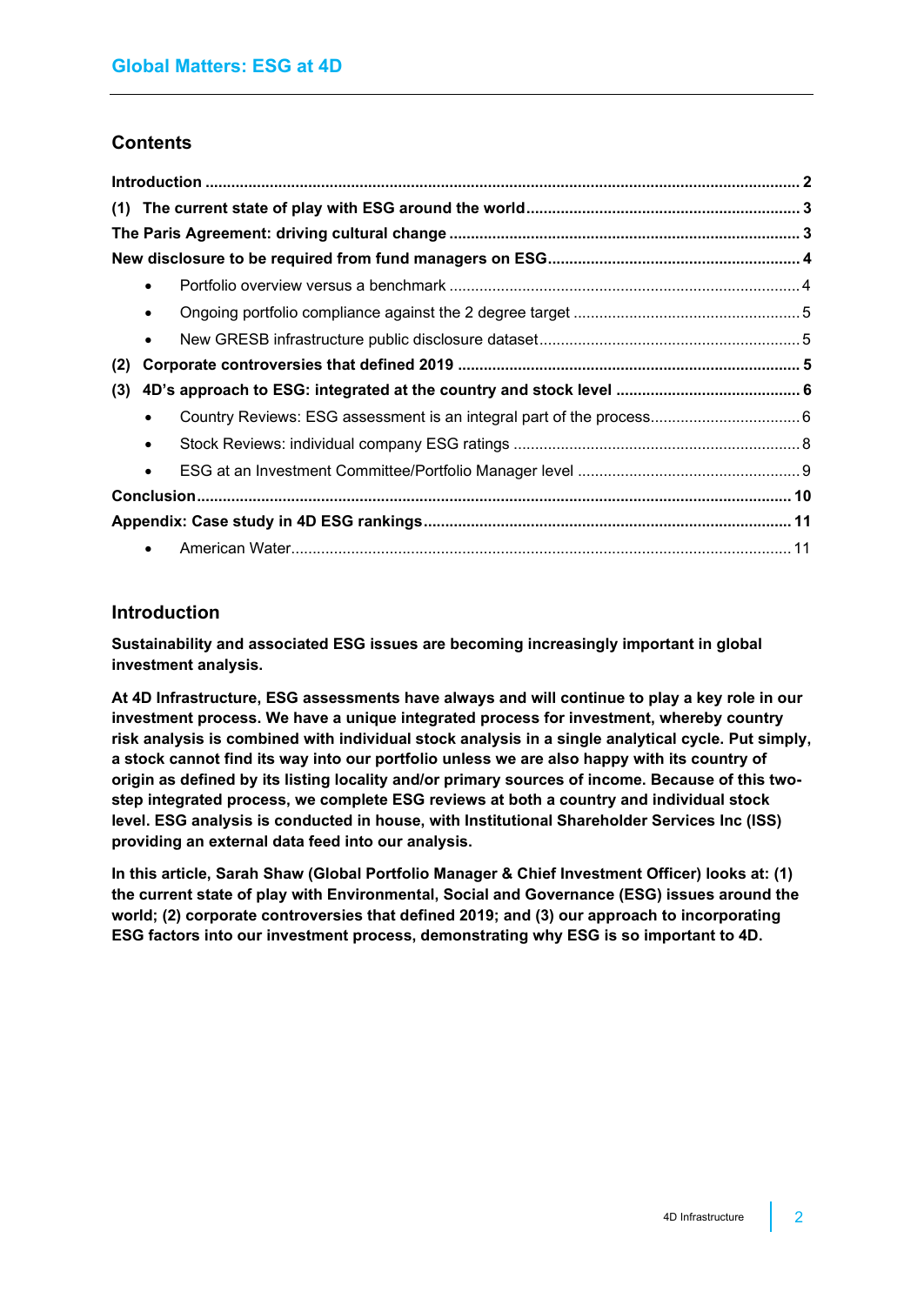## <span id="page-2-0"></span>**(1) The current state of play with ESG around the world**

ESG continues to grow in importance across global capital markets as sustainable investing gains increasing favour. Institutional Shareholder Services Inc's (ISS) '*ESG Review 2019: The State of Play of Corporate Responsibility'* identifies that the share of companies with '*good*' or *'excellent'* ESG performance saw an unprecedented increase in 2018 reaching an all-time high of 20.4%, up from just over 17% in the previous year (see chart below). Together with '*medium'* assessed companies, the group rated with '*better-than-poor'* performance exceeds 67.5%. Similar patterns can be observed among companies incorporated in emerging markets (EM), but on a lower level.



#### Sustainability performance of major international companies incorporated in developed countries (DMU)

ISS identifies the drivers of this increase in accountability as varied, but regulation features prominently:

- in March 2018, the European Union's (*EU)* Action Plan defined 10 actions on sustainable finance;
- in May 2018, the European commission *(EC)* published four legislative proposals relating to taxonomy, fiduciary duties, and disclosure (ESG integration), low-carbon benchmarks, and ESG as part of financial advice (amendments to MIFID and IDD directives); and
- a Technical Export Group on sustainable finance *(TEG)* was also set up.

Voluntary initiatives are also important drivers of change. The Task Force on Climate-related Financial Disclosures *(TFCD)* and the Sustainability Accounting Standards Board *(SASB)* reporting standards continue to grow in importance.

## <span id="page-2-1"></span>**The Paris Agreement: driving cultural change**

The Paris Agreement is an agreement within the [United Nations Framework Convention on Climate](https://en.wikipedia.org/wiki/United_Nations_Framework_Convention_on_Climate_Change)  [Change](https://en.wikipedia.org/wiki/United_Nations_Framework_Convention_on_Climate_Change) *(UNFCCC)* dealing with [greenhouse-gas-emissions mitigation,](https://en.wikipedia.org/wiki/Climate_change_mitigation) [adaptation](https://en.wikipedia.org/wiki/Climate_change_adaptation) and [finance,](https://en.wikipedia.org/wiki/Finance) signed in 2016. The language was negotiated by representatives of 196 states and adopted by consensus on 12 December 2015.

The Paris Agreement's central aim is to strengthen the global response to the threat of climate change by keeping a global temperature rise this century well below 2 degrees Celsius above pre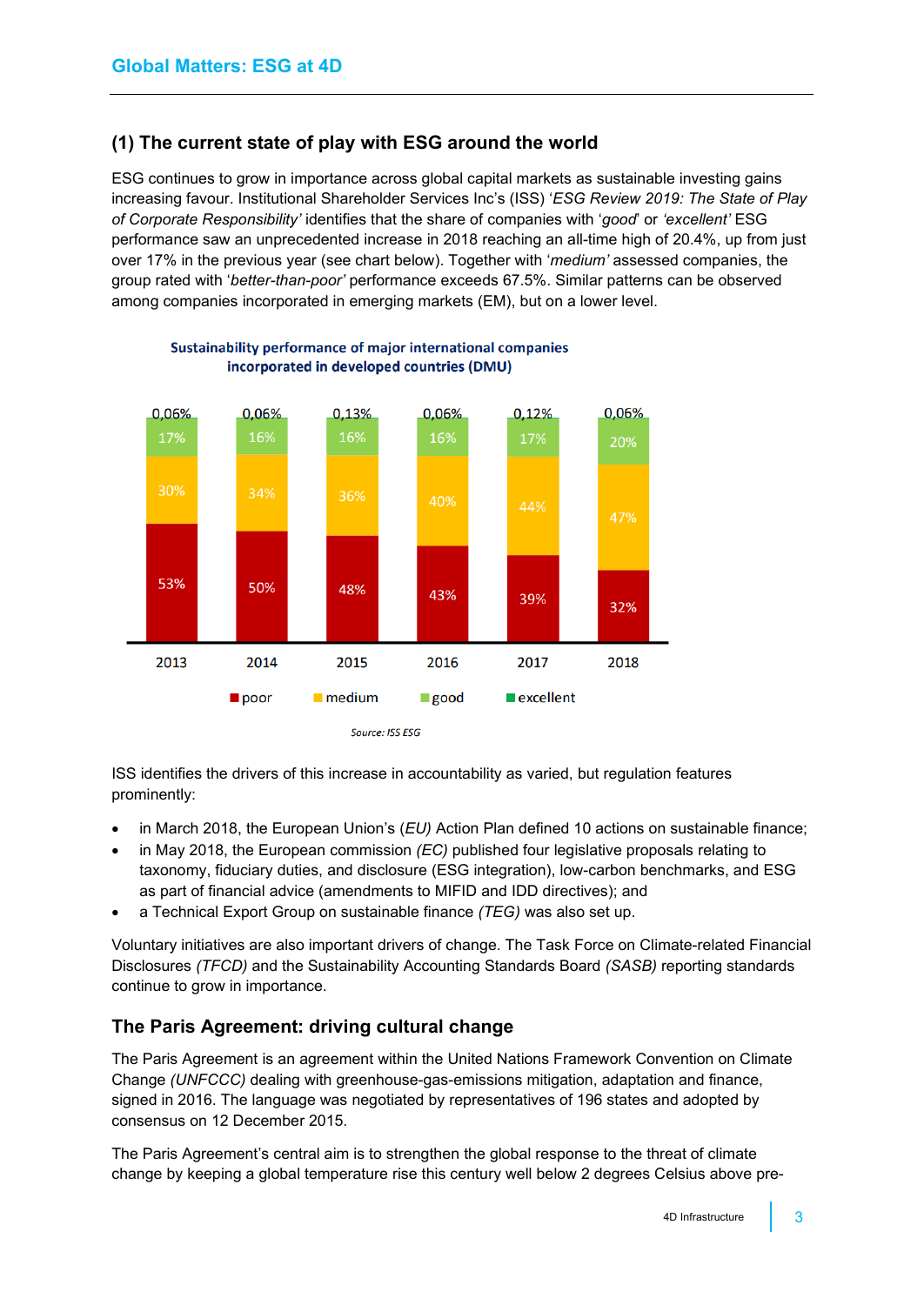industrial levels; and to pursue efforts to limit the temperature increase even further to 1.5 degrees Celsius. Additionally, the agreement aims to increase the ability of countries to deal with the impacts of climate change, and to making finance flows consistent with a low GHG emissions and climateresilient pathway.

The Paris Agreement requires all parties to put forward their best efforts through *'nationally determined contributions*' and to strengthen these efforts in the years ahead. The Paris Agreement opened for signature on 22 April 2016 and entered into force on 4 November 2016. Since then 186 Parties (of [1](#page-3-2)96 to the Convention) have ratified the agreement.<sup>1</sup>

### <span id="page-3-0"></span>**New disclosure to be required from fund managers on ESG**

Common reporting requirements are being developed under the Paris Agreement, and are to be available for review by the end of 2020. While the formats have yet to be finalised, set out below are illustrative examples of what potential reports may look like (as developed by ISS) together with comments on recent develoments in GRESB – the investor-driven global ESG benchmark for the infrastructure sector.

#### <span id="page-3-1"></span>• *Portfolio overview versus a benchmark*

This report provides a comparison of a fund manager's portfolio on emissions grounds against a benchmark.

#### *Portfolio overview*

|                        | <b>Disclosure</b><br>Number/Weight  | <b>Emission Exposure</b><br>$tCO2$ e |               |                                     |                     | <b>Relative Emission Exposure</b><br>tCO <sub>2</sub> e/Mio USD Revenue | <b>Climate Performance</b><br><b>Weighted Avg</b> |  |
|------------------------|-------------------------------------|--------------------------------------|---------------|-------------------------------------|---------------------|-------------------------------------------------------------------------|---------------------------------------------------|--|
|                        | <b>Share of Disclosing Holdings</b> |                                      | Incl. Scope 3 | <b>Relative Carbon</b><br>Footprint | Carbon<br>Intensity | <b>Weighted Avg</b><br><b>Carbon Intensity</b>                          | Carbon Risk Rating <sup>1</sup>                   |  |
| <b>Portfolio</b>       | 59% / 80.8%                         | 126                                  | 529           | 128                                 | 218                 | 233                                                                     | 33                                                |  |
| <b>Benchmark</b>       | 93.3% / 98.5%                       | 44                                   | 137           | 45                                  | 84                  | 114                                                                     | 45                                                |  |
| <b>Net Performance</b> | $-34.3$ p.p. $/ -17.7$ p.p.         | $-183.9%$                            | $-287.5%$     | $-183.9%$                           | $-159.3%$           | $-104%$                                                                 | $\overline{\phantom{a}}$                          |  |





Emissions Exposure (tCO<sub>2</sub>e)

<sup>1</sup> Note: Carbon Risk Rating data is current as of the date of report generation <sup>2</sup> Emissions contributions for all other portfolio sectors is less than 1% for each sector

*Source: ISS ESG*

<span id="page-3-2"></span><sup>1</sup> United Nations Framework Convention on Climate Change (UNFCCC). Source ISS ESG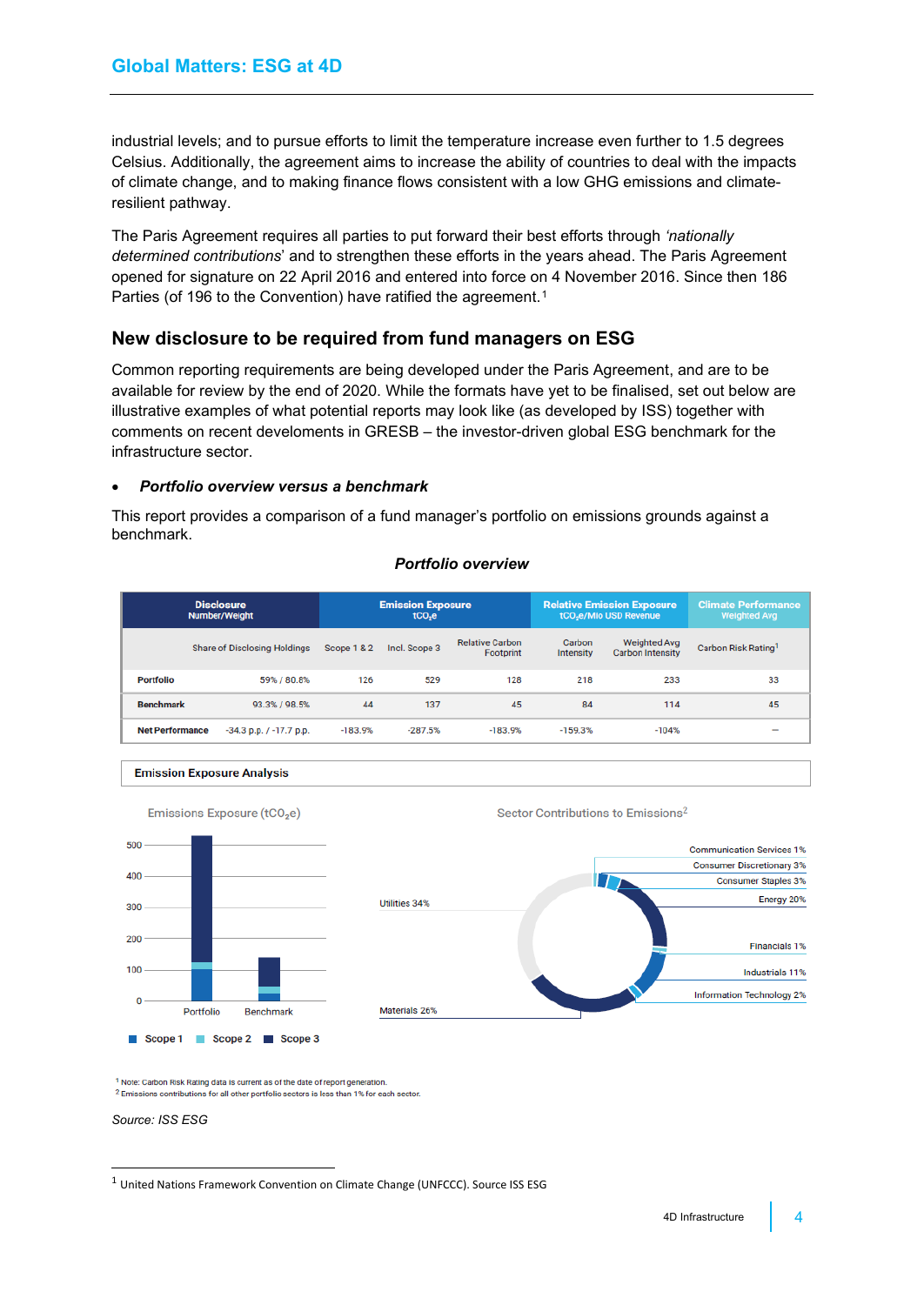#### <span id="page-4-0"></span>• *Ongoing portfolio compliance against the 2 degree target*

This ISS report looks at a portfolio's compliance with the 2 degree target. In the example below, it shows that a portfolio of 609 companies, rated as '*Prime*' [2](#page-4-3) by ISS on ESG grounds, would comply with the 2 degree target out to 2050.

#### **CLIMATE PERFORMANCE OF 609 PRIME COMPANIES**



*Source: ISS ESG*

#### <span id="page-4-1"></span>• *New GRESB infrastructure public disclosure dataset*

In 2019, GRESB released a new Public Disclosure dataset measuring the level of material ESG disclosure by the listed infrastructure sector. The dataset's initial coverage will enable investors to evaluate ESG transparency levels across the entire global listed infrastructure universe.

The GRESB dataset collection is unique in that GRESB originally gathers the information and subsequently provides each company with the opportunity to review and amend/correct the data.

## <span id="page-4-2"></span>**(2) Corporate controversies that defined 2019**

In January 2020, ISS published a paper '*Corporate controversies that defined 2019'* in which they identify the five most exposed industries to ESG controversies.

Mining accidents in Brazil and the ongoing opioid crisis in the United States were two of the most serious controversies during 2019. These resulted in a high density of negative news revolving around steel and pharmaceutical companies.

The table below ranks industries according to the number of negative news items they generated during 2019, broken down according to different ESG categories. The human and environmental costs associated with dam collapses in Brazil contributed significantly to the high number of negative news items for the steel industry, which ranked as the most controversial industry.

The banking sector faced heavy media scrutiny during 2019 as several European banks were linked to money laundering schemes. The so-called Troika Laundromat scandal was among the most prominent cases, one which implicated several banks that are alleged to have laundered billions of dollars out of Russia. The case, which came to light in March following a data leak of 1.3 billion banking transactions, is estimated to have been responsible for funnelling US\$4.6 billion into Europe

<span id="page-4-3"></span><sup>2</sup> ISS uses a broad '*Prime/Non-Prime'* approach to rating countries and companies in terms of ESG as well as individual entity gradings on an A-D basis.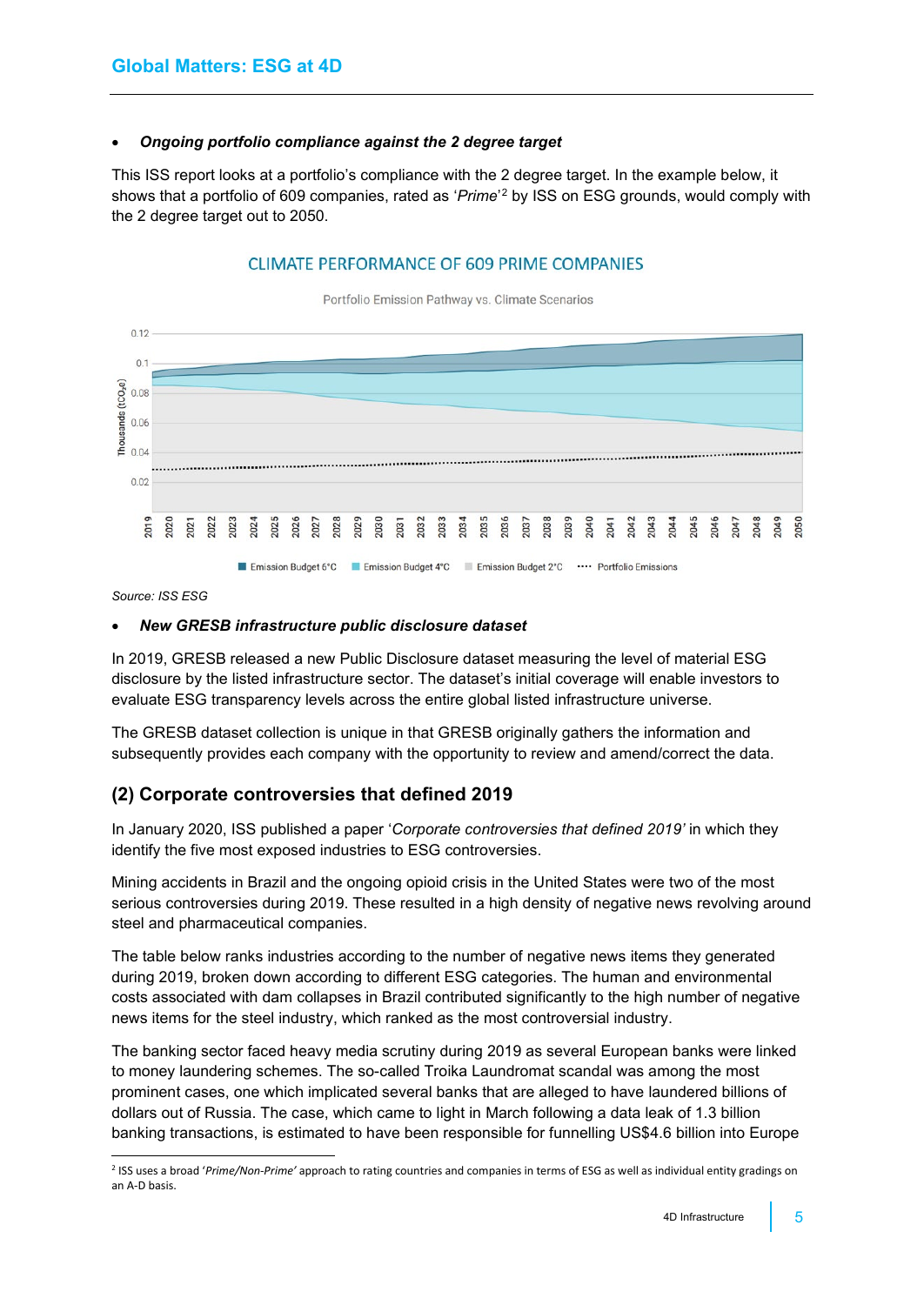and the US from questionable Russian sources. In Australia the Banking Royal Commission attracted a high degree of publicity. Separately, the banks are also being challenged by stakeholders for neglecting to assess their exposure to human rights violations and environmental damage through their investments.

Importantly, what you don't see amongst the largest controversies for 2019 are infrastructure names or sub sectors within this space, despite the ongoing spotlight on climate change.



## <span id="page-5-0"></span>**(3) 4D's approach to ESG: integrated at the country and stock level**

4D's investment process involves an integrated macro (*Country Reviews*) and micro (*Stock Reviews*) approach.

#### <span id="page-5-1"></span>• *Country Reviews: ESG assessment is an integral part of the process*

4D's Country Review process involves assessing each country based on the four key sovereign risks identified below.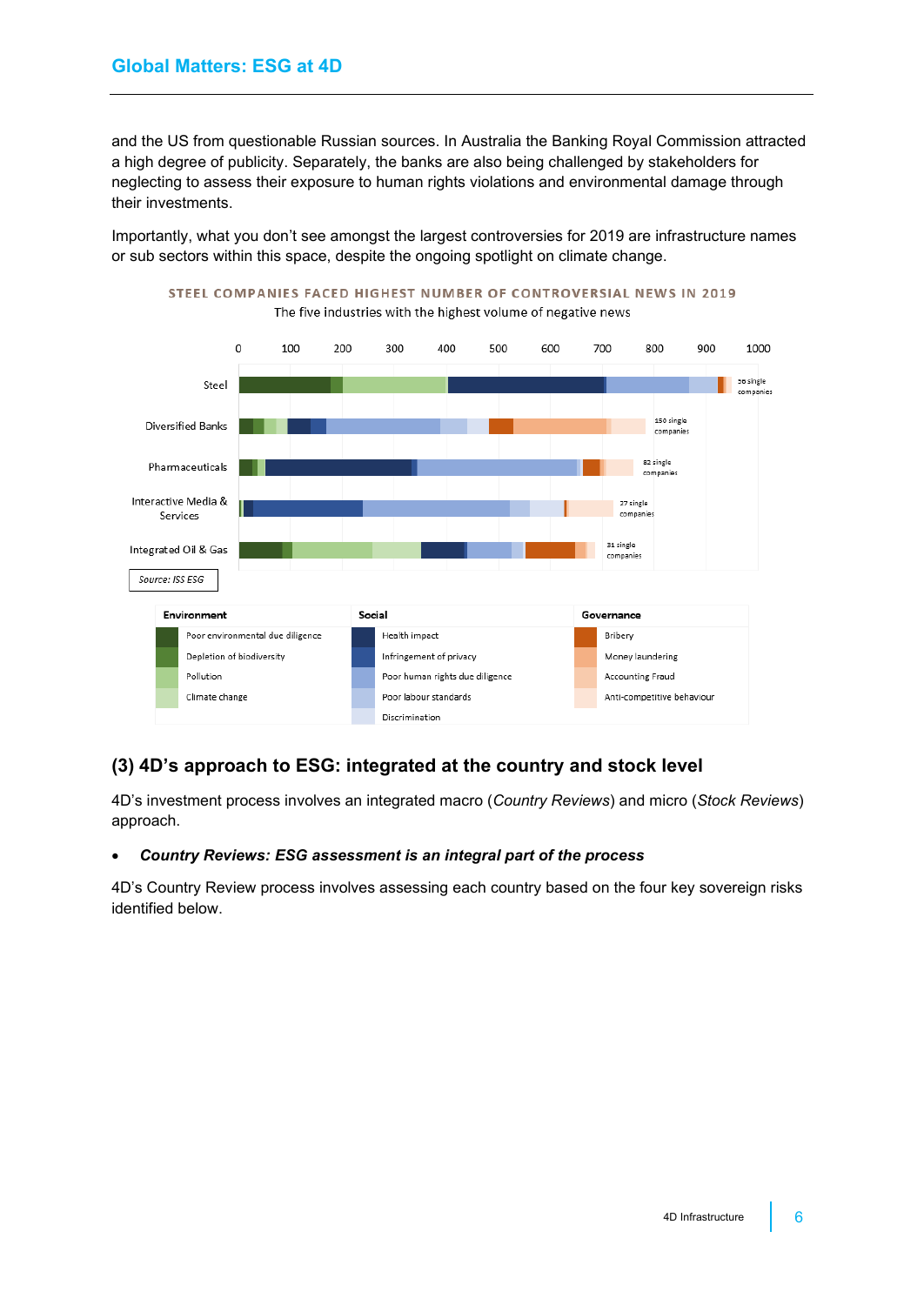

### *4D sovereign risk assessment*

#### *Source: 4D Infrastructure*

Within an ESG context, our key considerations are set out below. While it is the 'E' in ESG that currently attracts the most attention and publicity, as shown below in our Country Reviews we place equal importance on the 'S' and 'G'. For example, Governance is key to our reviews as it goes to the quality and reliability of infrastructure concession contracts, and how strong the judicial system is in supporting the sanctity of those contracts. Similarly, levels of corruption are also important together with how well the judiciary is tackling the issue. For example, in Brazil the so called *'Carwash'* corruption investigation has been ongoing and far reaching, but this is exactly what has helped us get more comfortable with that sovereign. No one is denying that a degree of corruption exists, but the judiciary has been persistent and diligent in its pursuit of wrongdoing at all levels of society.

We also subscribe to dedicated ESG research from ISS and incorporate that into our Country Review process. ISS ESG research conclusions are reflected via a '*Prime*' or '*non-Prime*' country rating. Note while this research is an important part of our process, we may not always agree with the ISS view. This is illustrated in the UK Country Review summary page shown below. The UK is rated 'Prime' by ISS, but we disagreed with some of their criticism.

## *4D ESG considerations at a country level*

#### **Key Considerations**

#### Environmental

- " Exposure to certain types and use of specific natural resources
- Risk of environmental incidents
- · Biodiversity and conservation management
- · Water Resources and management
- General environmental policies, renewables integration, attitudes of government towards environmental protection

#### Social

- Access to and level of healthcare and education of population
- · Income inequality, social welfare
- Gender equality
- " Board experience, diversity and election frequency

#### Governance

- Rights of citizens
- Legal protections
- " Strength of legal system / judiciary and recourse actions / government interference with judiciary
- Corruption
- Corporate disclosure requirements

| UK Country Review: 5 August 2019                                                     |                                                                                                                                                                                        |                           |                                    |  |  |  |  |  |  |  |  |
|--------------------------------------------------------------------------------------|----------------------------------------------------------------------------------------------------------------------------------------------------------------------------------------|---------------------------|------------------------------------|--|--|--|--|--|--|--|--|
|                                                                                      | Ratina / Outlook / Date                                                                                                                                                                | <b>Preliminary Grade</b>  | <b>Final Grade/Trend</b>           |  |  |  |  |  |  |  |  |
| Standard & Poor's<br>Max Portfolio Weight)                                           | AA / Negative / April 2019                                                                                                                                                             | Grade 1<br>$(75 - 100%$   | Grade 2 / Negative<br>$(75 - 100%$ |  |  |  |  |  |  |  |  |
| Past Grades                                                                          |                                                                                                                                                                                        | 2015/16/17/18             |                                    |  |  |  |  |  |  |  |  |
| No. CIU Stocks: 10                                                                   |                                                                                                                                                                                        | ISS ESG Rating: B (Prime) |                                    |  |  |  |  |  |  |  |  |
| Brexit outcomes, possible election or 2 <sup>nd</sup> referendum<br>12mth catalysts: |                                                                                                                                                                                        |                           |                                    |  |  |  |  |  |  |  |  |
| <b>Next Election</b>                                                                 | Last election May 2017 / ??                                                                                                                                                            |                           |                                    |  |  |  |  |  |  |  |  |
| Other ratinas                                                                        | Moody's: Aa2 / Stable                                                                                                                                                                  | Fitch: AA- / Negative     | EIU Country risk: BBB              |  |  |  |  |  |  |  |  |
| Info: Country Rankings                                                               | Preliminary Grade 1                                                                                                                                                                    | Preliminary Grade 2       | Preliminary Grade 3                |  |  |  |  |  |  |  |  |
| <b>S&amp;P's Roting</b>                                                              | AAA - BBB (Investment grade)                                                                                                                                                           | 88                        | <b>CHR</b>                         |  |  |  |  |  |  |  |  |
| Sources include                                                                      | BBC, Bloomberg, BIS, Brokers, BOE, CNBC, Economist/EIU, Euromoney, Fitch, Focus Economics,<br>Forbes, ISG, IMF, ISS, Moody's, S&P, Trading Economics, RBC, Wolfe Research, OECD, World |                           |                                    |  |  |  |  |  |  |  |  |

**Examples** 

**Extract from Country Review:** 

Ī

"ISS rank the UK a 'B' or 'Prime' on ESG grounds (a B- ranking is their Prime threshold). They comment that there are no gross human rights violations recorded in the United Kingdom or on its behalf. Yet, the massive surveillance on anti-terrorist grounds is an unproportionate intervention in individual's privacy. 4D disagrees with this view given the number of terrorist attacks and innor lives lost in the UK over the past decade, as such we feel that surveillance measures are a prudent response by the government to help mitigate the risk of any further attacks on UK citizens

Bank, The Heritage Foundation (Index of Economic Freedom)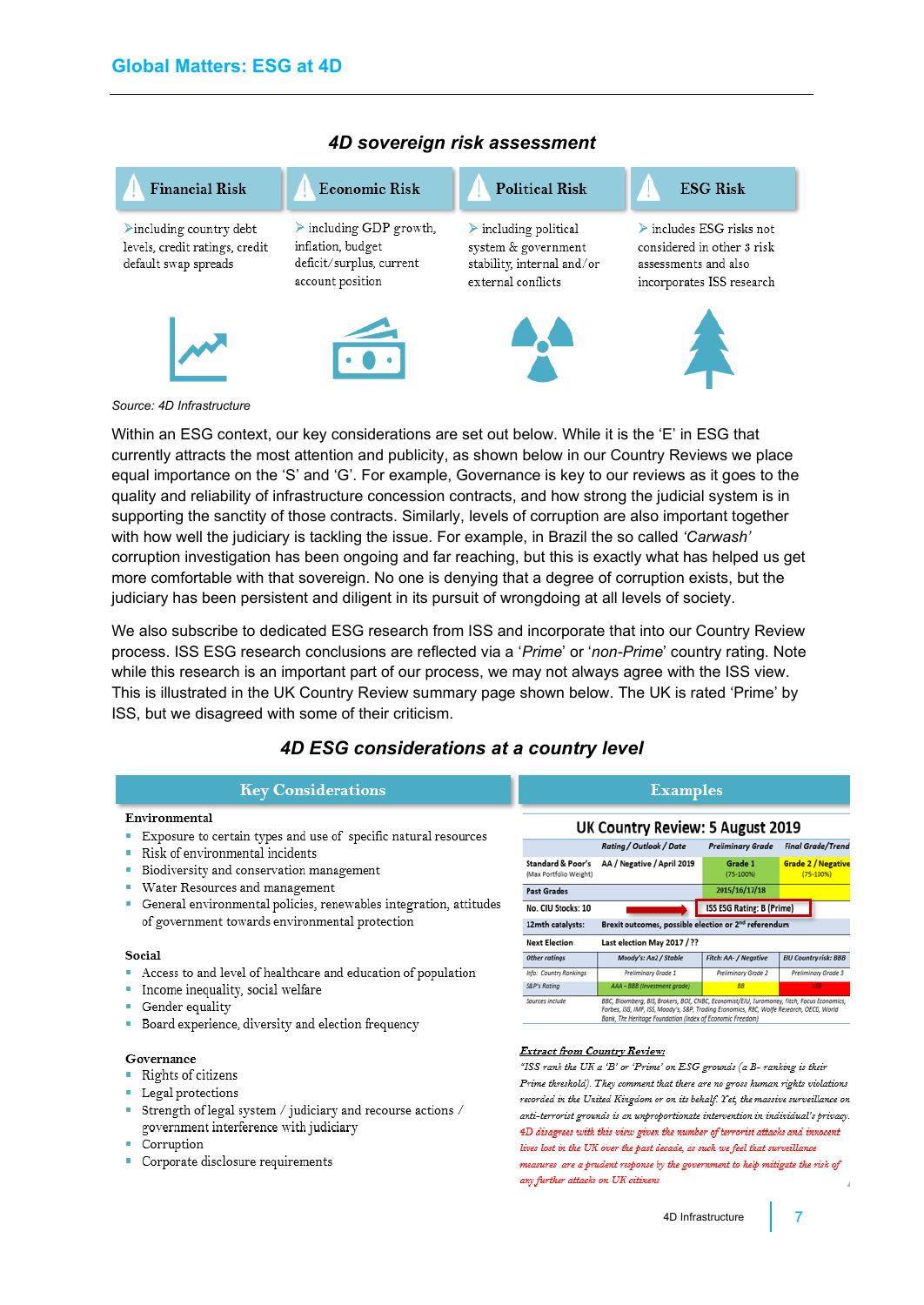Based on our assessment of the four risks above, countries are then given a grade (*1-3*) and a traffic light status (*green/yellow/red*) as depicted in the chart below. The relative country grading determines the maximum portfolio exposure to stocks from that country grade.

|                                                              | <b>Country Grade &amp; Portfolio Guidelines</b> |         |                                       |  |  |  |  |  |
|--------------------------------------------------------------|-------------------------------------------------|---------|---------------------------------------|--|--|--|--|--|
| <b>Based on their Final</b>                                  | <b>Status</b>                                   |         | Final Grade Maximum Portfolio Holding |  |  |  |  |  |
| <b>Grade country Portfolio</b><br>Guidelines are as follows: | Green                                           | Grade 1 | 100%                                  |  |  |  |  |  |
|                                                              | <b>Yellow</b>                                   | Grade 2 | $9.5\%$                               |  |  |  |  |  |
|                                                              | <b>Red</b>                                      | Grade 3 | $0\%$                                 |  |  |  |  |  |

#### *Source: 4D Infrastructure*

As shown in the table below, developed market (DM) countries ranked green by 4D have very strong ISS ESG rating profiles. Of DM countries with stocks in the 4D Global Infrastructure Fund (GIF), 80% are rated Prime by ISS, with that percentage increasing to 87% in our broader Core Investible Universe (CIU). Similar results occur for our yellow ranked DM countries where 100% of the Prime rated countries come from DMs.

However, symptomatic of EM countries generally not being as strong on ESG issues, only 25% of our green ranked EM countries are Prime according to ISS. This is not surprising, and we expect that as these countries evolve and migrate towards DM status their ESG ratings will improve accordingly.

| <b>4D Country Rankings &amp; ISS ESG Rating</b> |     |      |                |      |                  |      |                |      |            |       |                  |      |
|-------------------------------------------------|-----|------|----------------|------|------------------|------|----------------|------|------------|-------|------------------|------|
|                                                 |     |      | Green          |      | Yellow           |      |                |      | <b>Red</b> |       |                  |      |
| <b>ISS Rating</b>                               | GIF | (%)  | CIU            | (%)  | <b>GIF</b>       | (%)  | <b>CIU</b>     | (%)  | <b>GIF</b> | (% )  | CIU              | (% ) |
| <b>Prime</b>                                    | 5   | 50%  | 15             | 54%  | 2                | 50%  | $\overline{2}$ | 33%  | $\bf{0}$   | 0%    | $\bf{0}$         | 0%   |
| DM                                              | 4   | 80%  | 13             | 87%  | $\overline{2}$   | 100% | $\overline{2}$ | 100% | o          | 0%    | $\boldsymbol{0}$ | 0%   |
| <b>EM</b>                                       |     | 25%  | $\overline{2}$ | 17%  | 0                | 0%   | 0              | 0%   | 0          | 0%    | 0                | 0%   |
| <b>Not Prime</b>                                | 4   | 40%  | 12             | 43%  | $\overline{2}$   | 50%  | 4              | 67%  | 0          | 0%    | 3                | 75%  |
| DM                                              |     | 20%  | $\overline{2}$ | 13%  | $\boldsymbol{0}$ | 0%   | 0              | 0%   | n          | 0%    | Ō                | 0%   |
| EM                                              | 3   | 75%  | 10             | 83%  | $\overline{2}$   | 100% | 4              | 100% | 0          | 0%    | 3                | 100% |
| <b>Not Rated</b>                                | 1   | 10%  | 1              | 3%   | $\bf{0}$         | 0%   | $\bf{0}$       | 0%   | 0          | 0%    | ď                | 25%  |
| <b>DM</b>                                       | n.  | 0%   | $\Omega$       | 0%   | 0                | 0%   | $\Omega$       | 0%   | o          | 0%    | Ō.               | 0%   |
| EΜ                                              |     | 100% |                | 100% | 0                | 0%   | 0              | 0%   | 0          | 0%    |                  | 25%  |
| <b>Total Countries</b>                          | 10  |      | 28             |      | 4                |      | 6              |      | 0          | $0\%$ | 4                |      |

*Source: 4D Infrastructure*

#### <span id="page-7-0"></span>• *Stock Reviews: individual company ESG ratings*

At 4D, we assess *stock quality* and *value* quite separately. Our company quality grading involves assessing each company based on the following broad criteria:

- > Industry Structure;
- $\triangleright$  Asset Quality; and
- Management Performance

Our stock ESG assessment is part of the Management Performance assessment and an individual score is assigned to ESG factors as one of the four subcategories within the management assessment.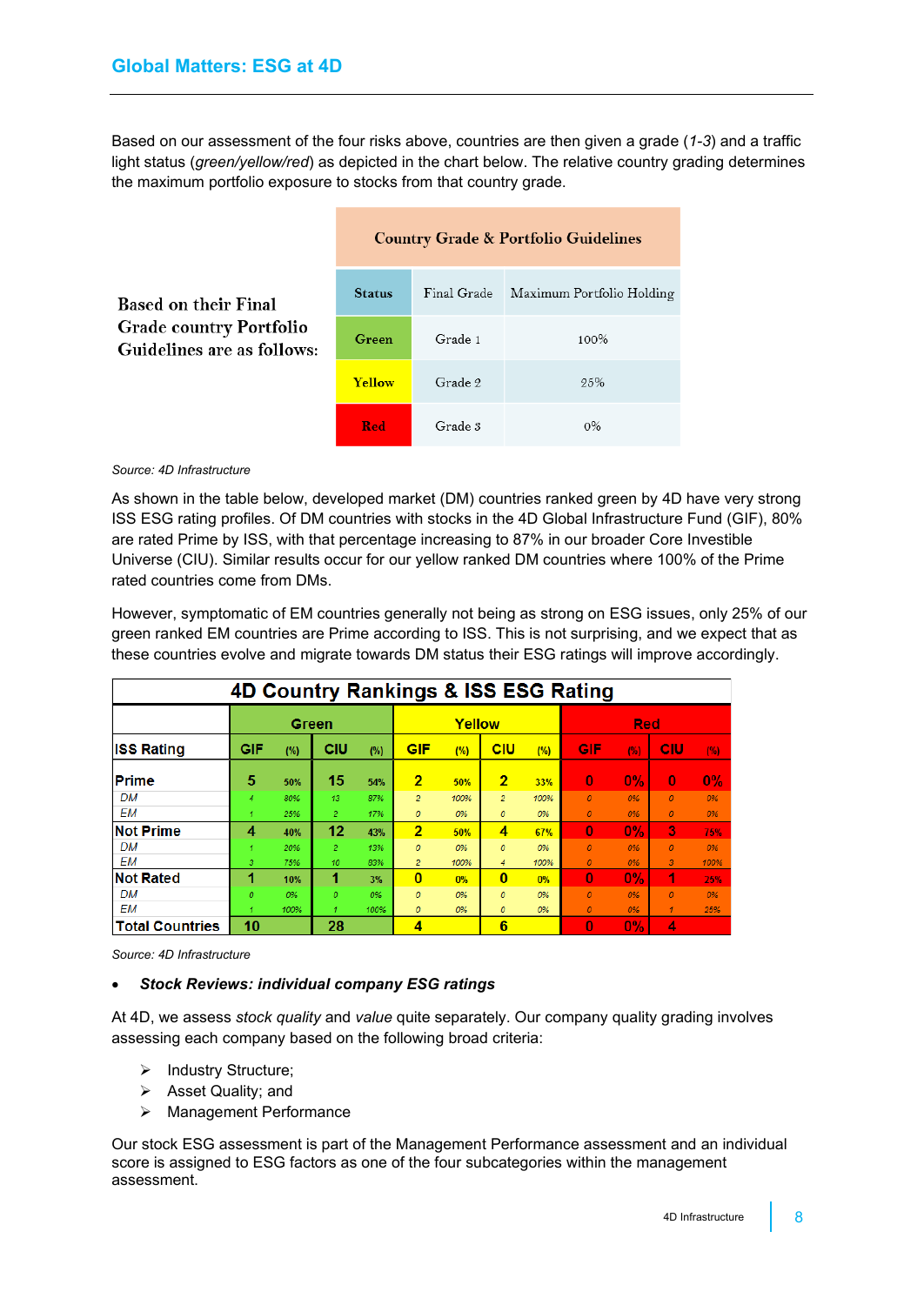At a stock level we assess each stock based on the following ESG considerations. We also again employ independent ESG research from ISS to help determine our ESG company score.



### *4D ESG considerations at a stock level*

*Source: 4D Infrastructure*

As is the case with our Country Reviews, we place great importance on the 'S' and 'G' as well as the 'E' in our Stock Reviews.The key considerations in these assessments are set out above. For example, under Governance we look closely at Board and management compensation structures to ensure an alignment with shareholders' interests.

#### <span id="page-8-0"></span>• *ESG at an Investment Committee/Portfolio Manager level*

Finally, ESG is reviewed at the Investment Committee/Portfolio Manager level as summarised below.

## *4D ESG considerations at the porfolio construction and management phase*

#### **Investment Committee Portfolio Manager** ESG analysis template is standardized to allow for easy PM will monitor aggregate company ESG scores via comparison amongst companies in the 4D investment universe Bloomberg data and through the ISS portfolio management tool Template will include material information relating to each of the ESG components. Analyst will also need to include Both PM and analyst will be alerted to changes in quantitative data including specialist research provider and external research provider (ISS scores). Material disclosure scores (ISS, Bloomberg ESG and Disclosure Scores, changes particularly those involving controversies  $etc.$ ) will require Analyst to investigate further. If controversy involves a portfolio stock and is deemed Analyst will include ISS company research (if available) as an significant, the analyst's assessment and views will attachment for members to read prior to the Investment need to be discussed in the Investment Committee Committee date **ISS-oekom Performance Score**  $\bf{0}$ Company ESG scores will be assessed on a fundamental basis Ø 38.3 and then on a relative basis vs sector peers and the 4D core  $2.2%$ investable universe 24.6% Excellent  $75 - 100$ Good 50 - 74.9 Medium  $25 - 49.9$ <br>
Poor 0 – 24.9<br>
Mot Covered 21.2% 40.2% *Source: 4D Infrastructure*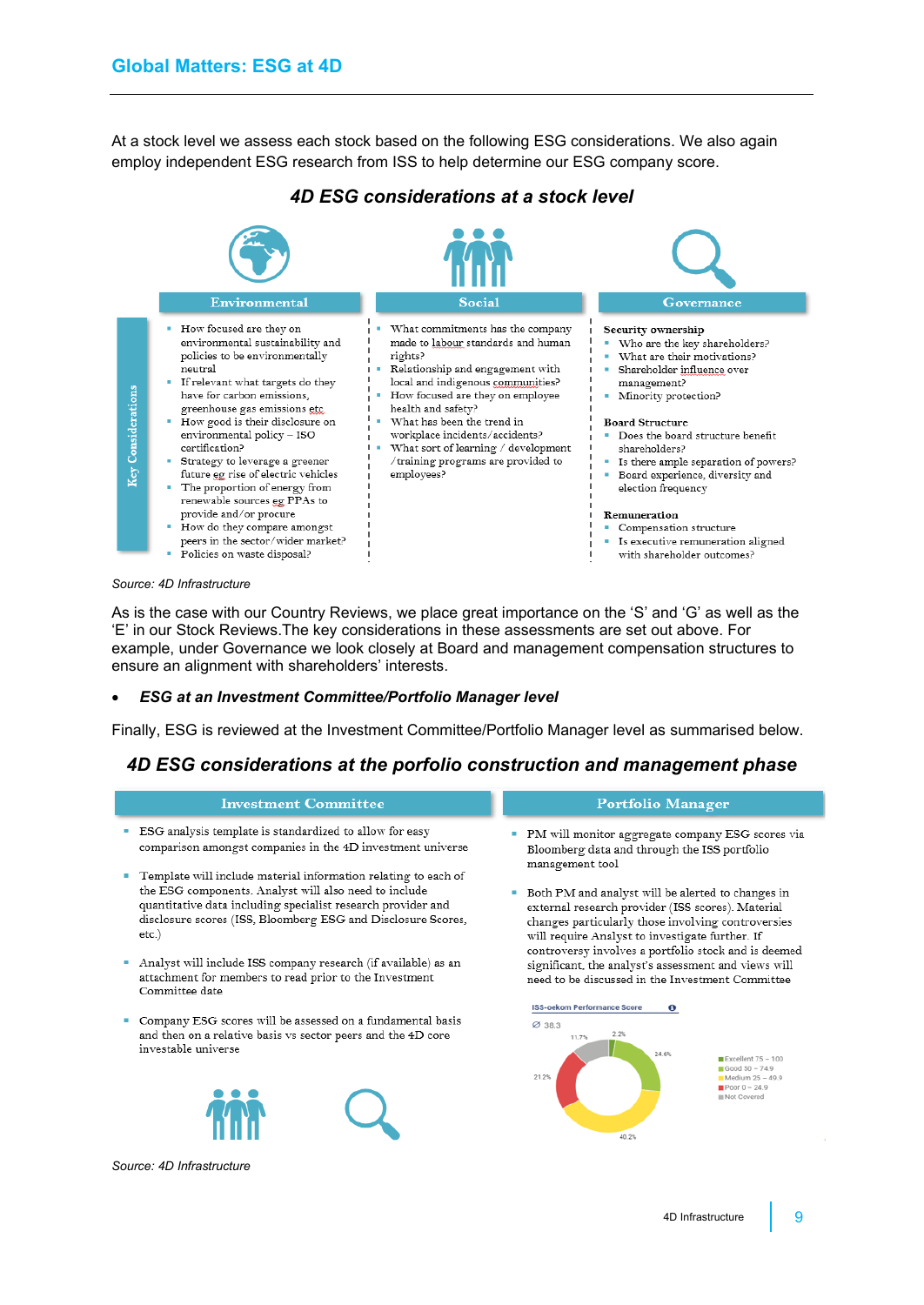## <span id="page-9-0"></span>**Conclusion**

ESG is growing in importance around the world as the next stage of implementation of the Paris Agreement approaches. At 4D we view each of 'E', 'S' and 'G' as a fundamental and critical investment factor that is only going to grow in importance in the future. Accordingly, we have integrated ESG assessment into all stages of our investment process and believe we are positioned to perform well in an increasingly ESG-focused investment environment.

*This information is issued by Bennelong Funds Management Ltd (ABN 39 111 214 085, AFSL 296806) (BFML) in relation to the 4D Global Infrastructure Fund and 4D Emerging Markets Infrastructure Fund. The Funds are managed by 4D Infrastructure, a Bennelong boutique. This is general information only, and does not constitute financial, tax or legal advice or an offer or solicitation to subscribe for units in any fund of which BFML is the Trustee or Responsible Entity (Bennelong Fund). This information has been prepared without taking account of your objectives, financial situation or needs. Before acting on the information or deciding whether to acquire or hold a product, you should consider the appropriateness of the information based on your own objectives, financial situation or needs or consult a professional adviser. You should also consider the relevant Information Memorandum (IM) and or Product Disclosure Statement (PDS) which is available on the BFML website, bennelongfunds.com, or by phoning 1800 895 388 (AU) or 0800 442 304 (NZ). BFML may receive management and or performance fees from the Bennelong Funds, details of which are also set out in the current IM and or PDS. BFML and the Bennelong Funds, their affiliates and associates accept no liability for any inaccurate, incomplete or omitted information of any kind or any losses caused by using this information. All investments carry risks. There can be no assurance that any Bennelong Fund will achieve its targeted rate of return and no guarantee against loss resulting from an investment in any Bennelong Fund.*  Past fund performance is not indicative of future performance. Information is current as at the date of this document. 4D *Infrastructure Pty Ltd (ABN 26 604 979 259) is a Corporate Authorised Representative of BFML.*